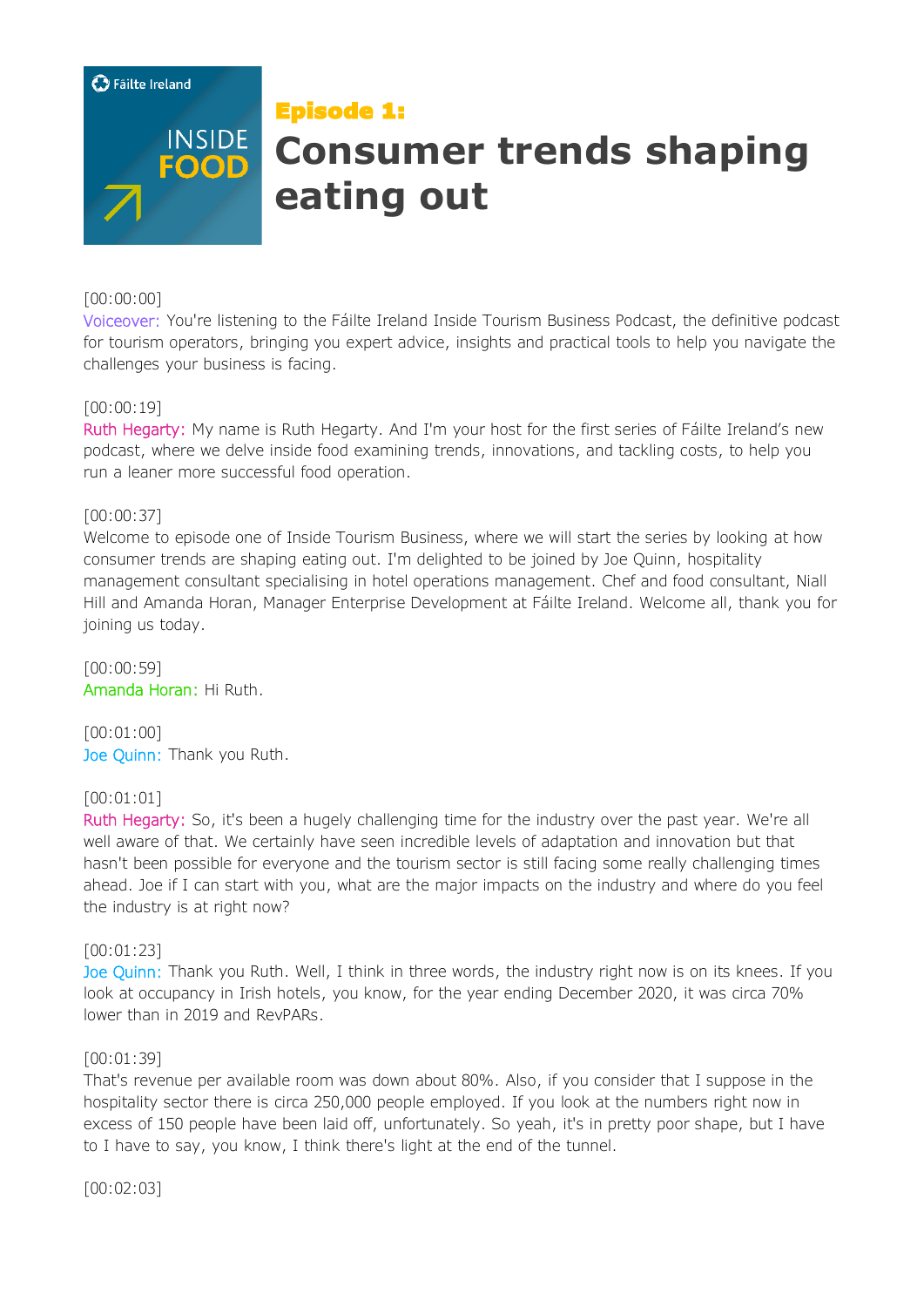I have been involved in the industry for 40 years now and I've seen a lot of ups and downs, but this has been far the worst, but as I say there is light. I think if people use the time wisely now when hopefully we'll open May, June time we should reap the benefits and the rewards.

## [00:02:24]

So, if you think of our industry, you know, it's a great industry when it's running well, it's worth about 9 billion to the economy. I don't think those days are too far again. If we, if we play it right.

#### [00:02:38]

Ruth Hegarty: Amanda, why has Fáilte Ireland got involved in creating this podcast series?

## [00:02:43]

Amanda Horan: Thanks Ruth. Well, I suppose for us 2020 saw food operations working at a really frenetic pace to pivot through experience under the new operating guidelines. As you said, there was lots of innovation. Some of it brought success, but equally there was a lot of challenges and some of those challenges still exist there.

#### [00:03:02]

We know that some businesses are actually, you know, working to drive sales, but really maybe haven't had a chance to get under the bonnet and understand if actually there is profit in what they're trying to do. So now that we're in level five, you know, still in quarter one 2021 and nobody would have wished this on the industry, but there is actually an opportunity here now to reflect and to be more strategic in how we plan for 2021.

#### [00:03:27]

We have new insights now with things we know now that we didn't know last year, new consumer lifestyle trends, new customer segments and market segments to reach out to, new ways to look at profitability on what's working and what's not. New supports and labour costs and food costs tools that we've built to help people in that regard.

#### [00:03:46]

So, the podcast for us offers an opportunity to support businesses to reflect, to take stock, to be more strategic and through these bite-size conversations on insights, tips and advice with subject experts and practitioners really will help people consider how to get it right this year, how to plan to be more sustainable in the long-term.

#### [00:04:09]

Ruth Hegarty: Great and you mentioned those, those consumer trends that Fáilte Ireland has been looking into and that's what we're diving into in, in episode one of the series today. So, Joe, can you talk to us a little bit about what are some of those broad consumer trends and behaviour changes that we're seeing post-COVID?

#### [00:04:25]

Joe Quinn: The first one I really see is this business about home holidays, mini breaks, you know, staycations, domestic tourism, and whatever you'd call it. International travel tourism will not really recover until next year, so I think the focus is really going to be on domestic business. You know, we saw it last year, particularly in the regions where there was quite high occupancies June through September, October. Highest 70, 80%.

#### [00:04:50]

I think that the pent-up demand would be a key driver, you know, and what I would regard will be a very long season from June to December with high demand. So, it's important that business, you know, that's our scale up ready to be, you know, there for a very rewarding and busy time.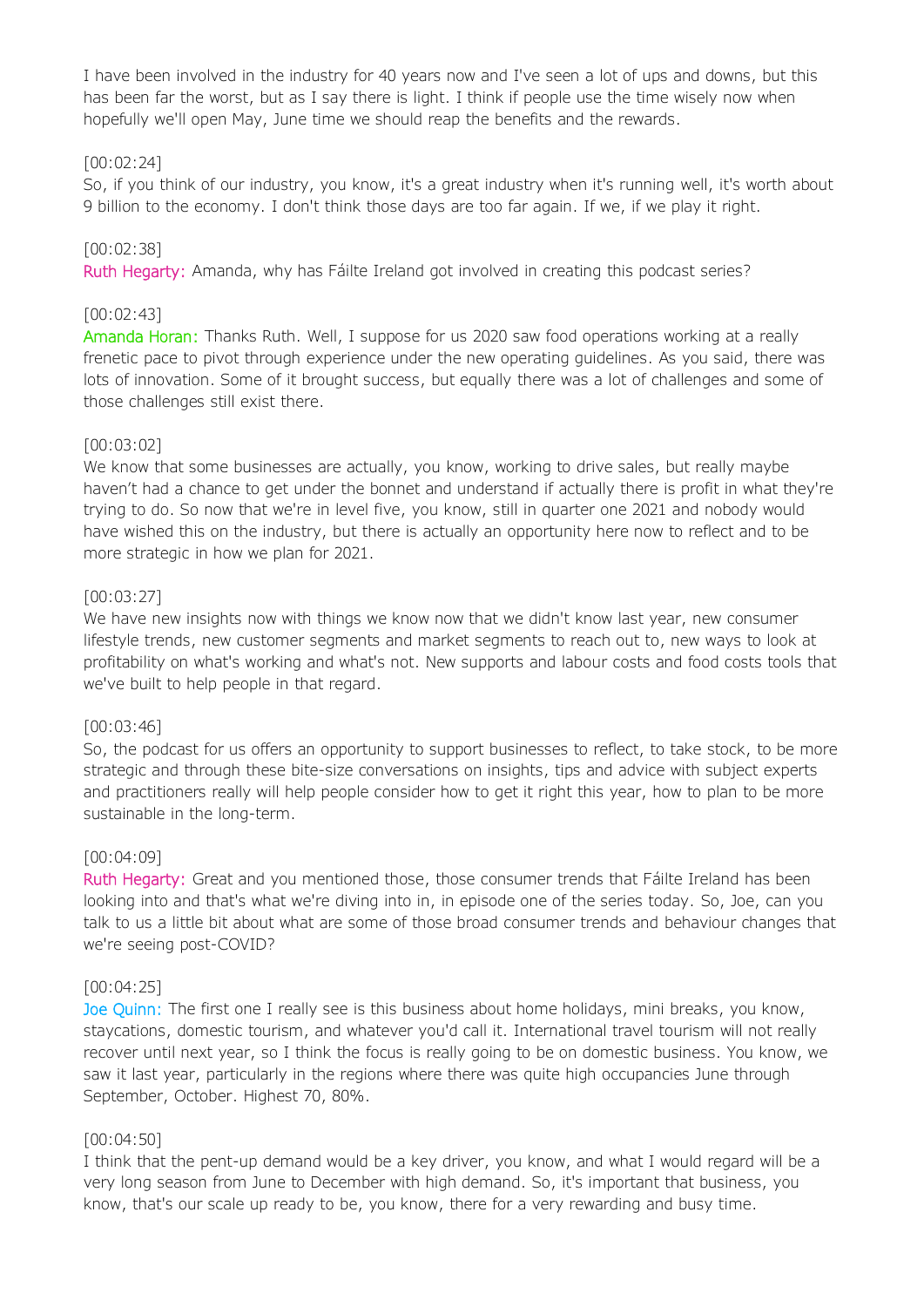## [00:05:06]

You can see that advanced bookings are really evident nationwide. Another trend I see is this business of, of safety and enhanced hygiene protocols. I feel it's critical and, you know, the feeling that one is safe and that the hotel is really caring about, you know, your health and your safety.

## [00:05:23]

You know, it's one thing saying it, but there's another thing actually living it and I think there'll be a little persuasion to be done here, you know, they say the business are led in three, three ways, they're either energy led, cost led or, you know, service led and I think after COVID, you know, a lot of businesses are gonna be safety led.

## [00:05:40]

Another trend emerging, and now developing faster than ever is that people will be more open to new technologies in hotels. For example, you know, self-check-ins/checkouts, guest, bedroom access via smartphone, touchless technology and food and beverage apps. And I think more than ever, there is an opportunity for hospitality providers, you know, to innovate and invest in digital technology.

[00:06:06] And I suppose it's trying to find a balance, the right balance between technology based service and human interaction and interface.

## [00:06:14]

I also see working remotely now and what, you know, with legislation now imminent, which will allow people to work remotely and given the emergency and trends by many of the multi corporates, which see the majority of their workforces right now, you know, working from home and for the foreseeable future, not to mention, you know, the travel saving costs.

## [00:06:34]

There is an opportunity now presents itself for some operators to adapt space for alternative use such as office space, you know, with the right tools to do the job. It also allows for upselling and food and beverage offerings. I also think online off sales particularly around food, you know, for, for those to go collect and delivery, you know, people are socialising, they're working, they're shopping and they're entertaining online more now than ever.

#### [00:07:00]

And the age profile is getting wider. So, you know, getting used to the idea of shopping online is clearly evidence that the retail sector and food plays a big part. So, a great, great opportunity for hotels who are, you know, they're properly set up, particularly in the urban areas, which have good reputations for food, you know, to develop off sales products and distribution.

#### [00:07:20]

Ruth Hegarty: Yeah, and I suppose as you say, lots of things that the industry really needs to be watching and responding to lots of opportunity there. So, I suppose Niall when it comes then to the, to the food side of things, what, what do you see as the emerging consumer trends that industry need to be aware of and maybe adapting to?

#### [00:07:40]

Niall Hill: What I see Ruth is customer's food preferences are very different now compared to 12 months ago, I really see an increase in health and wellness with a real emphasis on nutrition has really come to the forefront and in particular, in relation to mood foods I think people were feeling anxiety and you know, you were looking at Omega3s and how can they incorporate them into their diets.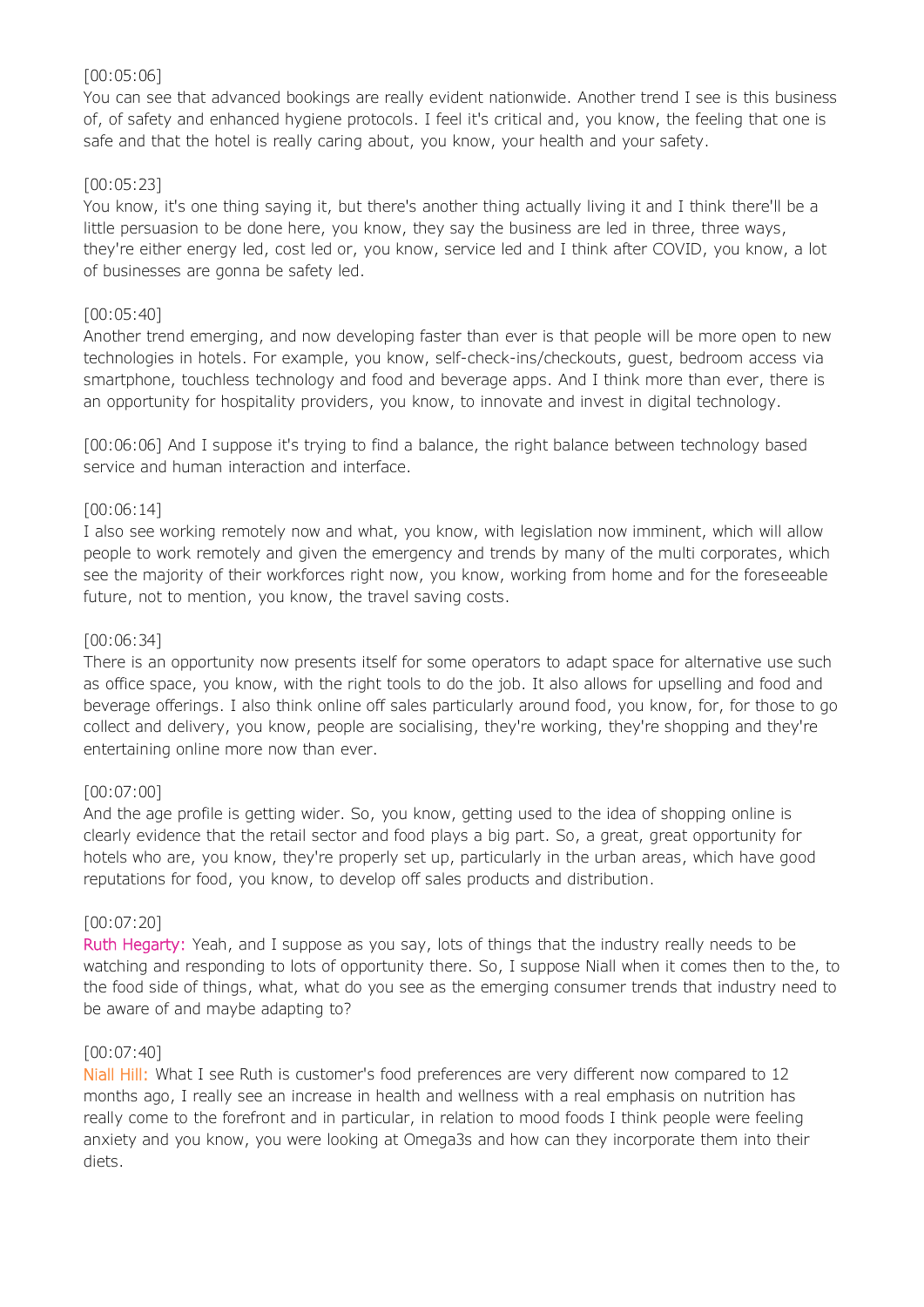## [00:07:58]

There's also, I've also seen a real increase in pro and prebiotics in recipe development. You know, our chefs are really having a look at how they can, how they can incorporate some of these ingredients to make their dishes really healthy.

## [00:08:09]

And I think that's what I've seen from a chef's perspective in relation to what's happening with COVID. People are looking for more nutritious and safe food.

## [00:08:19]

Ruth Hegarty: And I know that Fáilte Ireland have been doing quite extensive research around consumer and industry trends, both at home and abroad and Niall the emphasis on local and the desire to support local really is stronger than ever, isn't it?

#### [00:08:34]

Niall Hill: Absolutely. I really see that where the trends are going is chefs supporting the local community and local suppliers, because I guess their producers and suppliers are, are, are hurting like every other business, they have they've an excess of produce.

## [00:08:47]

So, I think that's really coming to the forefront in developing seasonal menus, but it's also initiating innovation. When you're working through the seasons, you've gotta be a little bit more creative, and with, with that in mind it's also really pushing the nutrition element because what's in season is always best to eat and chefs really have to adapt their menus in line with what's happening out there.

#### [00:09.09]

Ruth Hegarty: And Amanda I mentioned that research that Fáilte Ireland has undertaken. I know it's been quite in-depth. What are some of the key trends that the really important ones that have been identified?

#### [00:09:20]

Amanda Horan: Yeah, Ruth well, I suppose just for anybody who's interested that full research is available on our Fáilte Ireland site and on our COVID hub. So, I would really encourage everybody to look at it there, it's very digestible in how it's presented. But some key top line things just to call out on that as Niall and Joe have alluded to dining preferences and patterns are changing as our lifestyle changes and that's affecting how people engage with takeaway services. We see those for example, you know, before COVID about 30% of Irish consumers engage with those. That's now up at 71% and probably influenced by the fact that we don't have much other options.

#### [00:09:57]

But there is a feeling that in actual fact that will remain quite strong post-COVID when we get into vaccine levels and are able to move about again, but 15% of that market is now serviced by restaurants. So that's quite a change. Equally outside dining, I know we're going to talk about that in a moment, but really interesting here to see the willingness of the consumer to eat outside right through the seasons. Then there's also new opportunities coming through the research in terms of, you know, food and drink such as picnics, food to go.

#### [00:10:29]

The whole idea of care packages and food featuring as a part of that care packages, and also then within the technology as Joe has alluded to, you know, there's actually quite an acceptance in that assuming it's not going to lose the personal service. Then the whole area of click and collect, I mean 73% likely to continue with that opportunity and use that service after the COVID pandemic has eased with the vaccine program.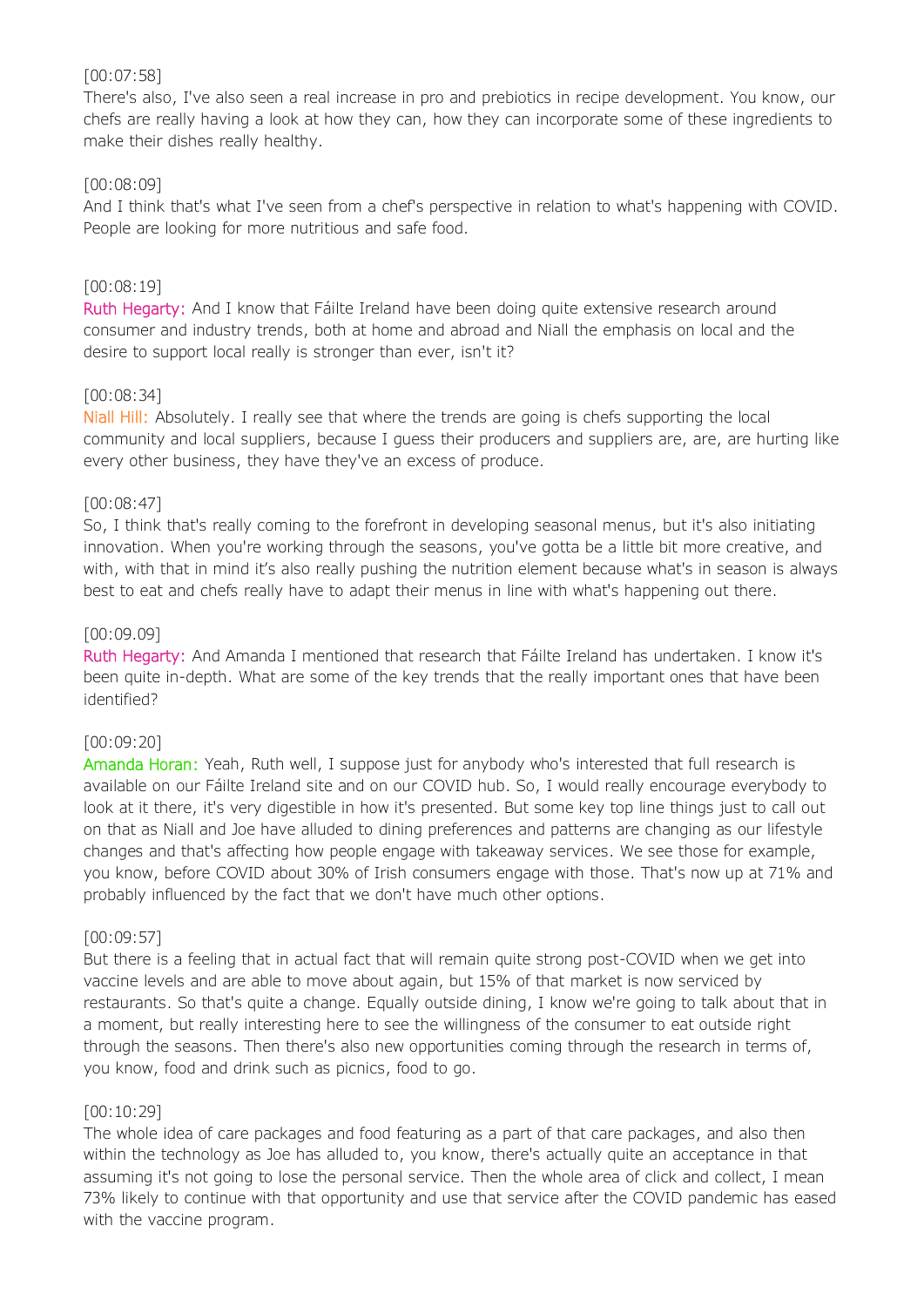## [00:10:57]

So, loads of insights Ruth, loads of opportunity to actually identify where you can grow revenues and channels. And I know we'll kind of get into some of that conversation now.

## [00:11:08]

Ruth Hegarty: Yeah, so as you say, all of, all of that research available on the Fáilte Ireland COVID-19 Support Hub, and so let's dive in a little bit to, to some of those new dining opportunities and those changes that you've mentioned and I suppose the, the one to start with probably is the first meal of the day, breakfast.

#### [00:11:27]

We know the hotel sector as, as Joe explained, it has been hugely impacted, and of course, breakfast is one of the areas that has seen huge change. Joe to come to you first on that, what are some of the big challenges now around breakfast and some of the potential solutions that hotels might consider?

#### [00:11:45]

Joe Quinn: Yeah, there's quite a few Ruth but the biggest impact is having to deal with, you know, this business of social distancing, you know, hotels and restaurants by their nature, they were never designed for social distancing. So, you know, being creative on how your ground floor is set up as important.

#### [00:12:01]

You know, if you take for example, a hundred-seater restaurant, one metre distancing will reduce that hundred seats to 67 seats. If you were to extend it to two metres, you're down to about 45 seats, which is a great reduction.

#### [00:12:15]

And as I said earlier, you know, because of the pent-up demand nearly all hotels I think when they open will be, you know, will be driving high occupancies into the nineties for a good period of time.

#### [00:12:25]

And that means that for, there will be many guests who will want to, you know, avail of breakfast and the pinch point will be to be able to serve those people safely. So, planning your ground floor space and, you know, to realign key areas, bars, lounges, lobbies restaurants, I think has got to be very important and hotels will adapt and you know, they're resilient. They're already thinking about this anyway.

#### [00:12:48]

Room service to me will be much more prominent, and you know, developing easy to transport products and services to guestrooms will no doubt help. I think the packaging, you know, and the presentation is very important and I think people will use this facility now because it becomes appealing and it'll also take pressure off ground floor.

#### [00:13:09]

I think the whole area of the buffet set up you know, is really under threat. You know if you look at it, the Intercontinental hotels who have 6,000 sites worldwide, they've stripped out the breakfast buffets and replaced with a-la-carte. And look, I do know that every hotel in Ireland has some sort of buffet setup, some very elaborate. They've been very effective in serving breakfast over many decades. And it was always seen as the most labour cost-effective way to do that.

#### [00:13:39]

But self-service buffets will no longer be acceptable. You know, people will not be comfortable using them, so, so there has to be - some will be removed, others will be adapted for display, you know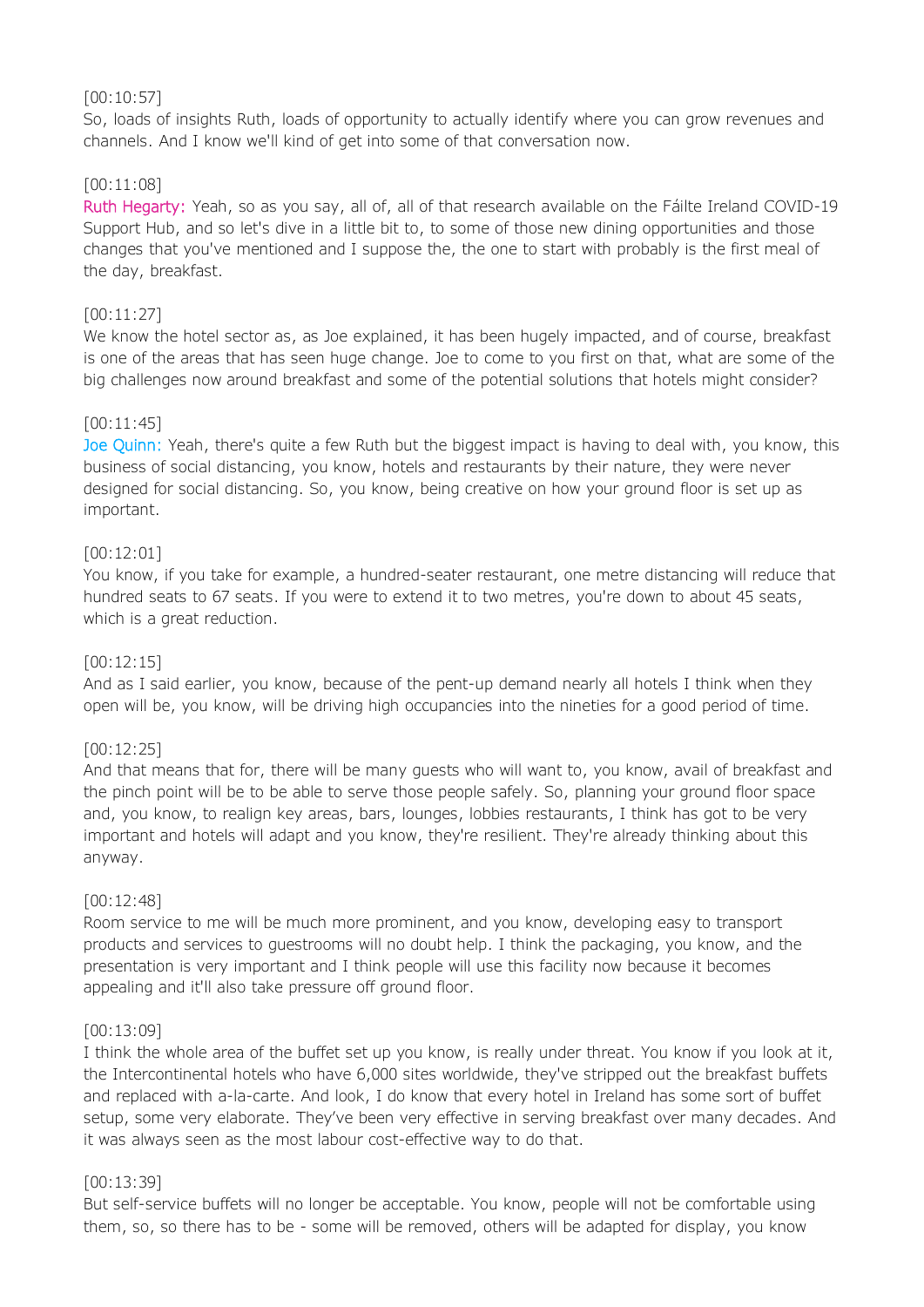storage areas or even to dispense counters for, for waiting staff to dispense food, to, to breakfast guests.

## [00:13:58]

I think that clear instructions for customer journeys through service areas, one-way systems, you know, clear direction and signs and an order of work for service personnel that minimise face-to-face interaction, I think would be important. Just on the pinch point, I mean there are things that can be done to alleviate it. Like for example, allocated times for breakfast, allocated spaces for breakfast.

## [00:14:18]

So, it might not always be the restaurant. It might be the lounge, it might be a nook or cranny, it might be a lobby area and then extended breakfast hours. And I know Niall would probably touch on this a little bit more, but all-day dining could come into play.

## [00:14:30]

And I think as the business makes between June and December would predominantly be leisure breakfast throughout. So, I think people will have more time to lounge about. So, I think there are some key changes that we're going to see in the next you know, when we open in June.

## [00:14:45]

Ruth Hegarty: Yeah, so no doubt lots of operational and service changes required there and a big rethink really to how breakfast is done.

## [00:14:54]

What about the food side of it? Niall as Joe said the soft service buffet, which is really the traditional format in most hotels is, gone for now. So how can hotels approach breakfast, make it a bit more efficient, make it profitable?

#### [00:15:11]

Niall Hill: Yeah, yeah Ruth, I think you know, as Joe touched on there like buffets are, are no longer a real viable option for businesses.

#### [00:15:19]

I think the approach we have to take is the a-la-carte breakfast, but you know, historically breakfast has always been, it's been big enough to start from the chef's perspective, but I see this as a real opportunity to change that. It should be given the same emphasis to breakfast as they would lunch and dinner.

#### [00:15:33]

I think an opportunity that arises is current global trends in plant forward thinking and plant forward based cuisine and these don't lend these usually don't really lend themselves to a buffet setting, but they do lend themselves to being finished to order, repeat plated up and I think this from, from a cost point of view was, is, is really a good strategic move as well, because you know, you've plant protein in there, you've no protein.

#### [00:15:58]

So obviously your dish is going to be a lot cheaper and we're going to touch on food costs later on in the series, but I, I just feel it's a real opportunity for chefs to shine. Also, what it does is it helps them control their food costs as well and with Joe, what Joe said about you know, allocated times you know, this also has a knock-on effect with your labour costs as well.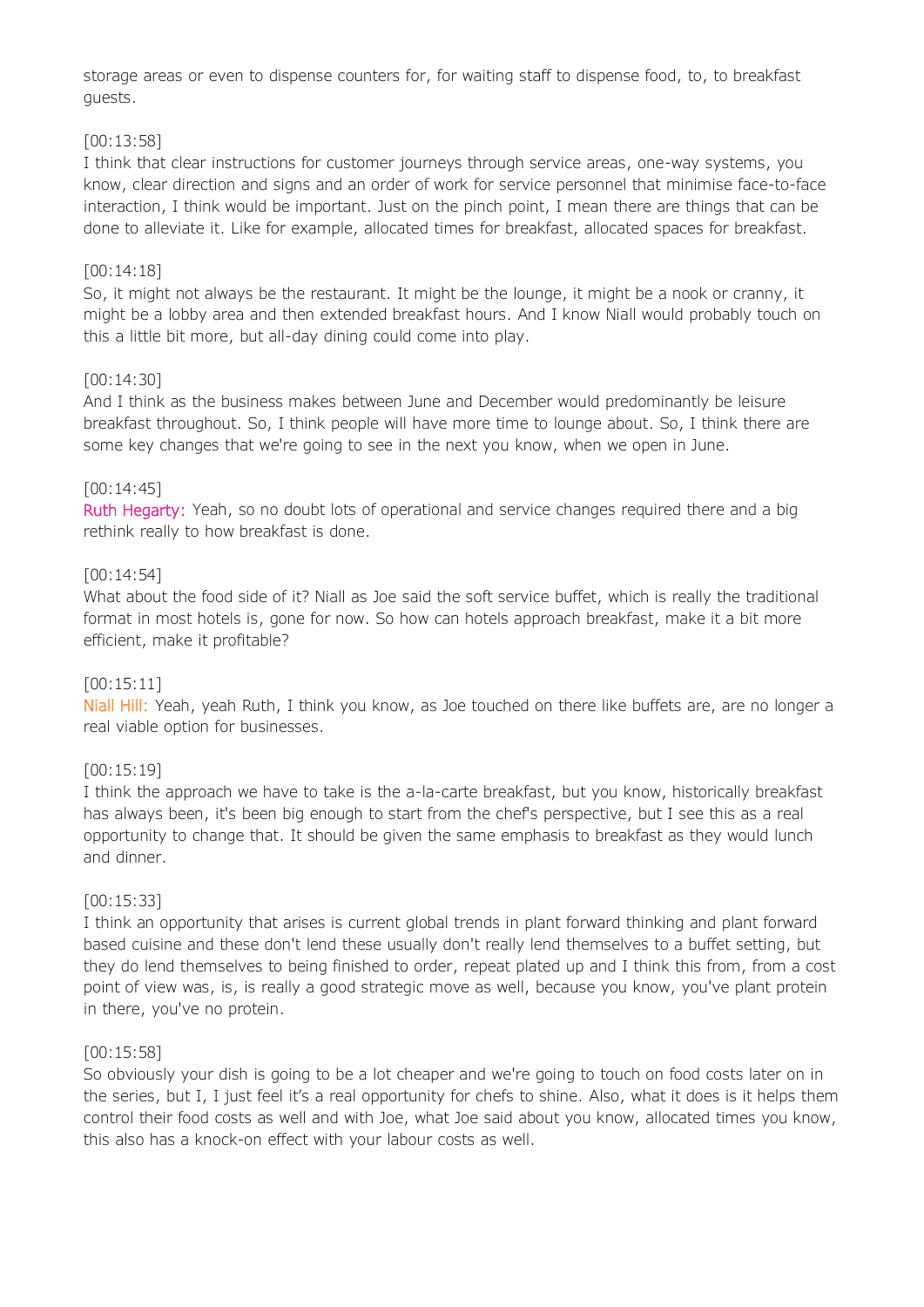## [00:16:18]

But I think one of the strategies to really do is to have a look when you look at your breakfast menu is, is to really kind of link that to other, other dishes within your other offerings. So, you can all, you're always driving a lean business and you have cross-functional ingredients, so you're reducing your labour costs all the time, but that's where I see it going.

## [00:16:36]

But I also see a real uptake on to-go breakfasts as well. It's a real opportunity, possibly which businesses the likes of hotels never had before.

## [00:16:46]

Ruth Hegarty: Yeah, and Amanda as we mentioned earlier that you've been involved in Fáilte Ireland creating a, a breakfast toolkit, which really gets into a lot of detail on some of these areas that Joe and Niall have been talking about.

## [00:17:00]

Amanda Horan: Yeah, absolutely. I suppose, you know, the problem we were trying to help address within the toolkit is this whole area of, you know, that Joe and Niall has alluded to a), you know, how to do it effectively, how to service the volumes we're doing with less space and looking at those challenges and looking at service flow challenges.

## [00:17:20]

And then actually within that, you know, when you pivot off a buffet and you start to create a table service menu, we actually need to start thinking about it differently it's not a matter of translating the buffet menu onto a table service menu, but actually this is an opportunity to be really innovative and to look at menu re-engineering that makes sense for, you know healthier lifestyle and breakfast preferences.

#### [00:17:43]

But also, opportunities to upsell and drive, you know, food margins in that way as well. And there's been a whole host of, you know hotel consumers over the years have been kind of maybe, not selecting the B&B inclusive rate and choosing to go a room-only rate.

#### [00:18:00]

I think there's real opportunity now with the a-la-carte menu to actually entice some of those back, they may not have wanted a full end-to-end buffet breakfast service, but they wanted maybe one or two healthy items. And then a-la-carte really allows them kind of do that as well. So again, huge opportunities for sales, but to Joe's point earlier then how you service that in reduced capacities, we've looked in the toolkit about how to innovate in that whole, you know, breakfast service to the room and maybe the whole idea of a more continental, local produce, breakfast baskets, that's almost like a breakfast picnic to your room.

#### [00:18:37]

And if you're catering for more of your customers in your room, then it leaves you more space in the dining room to cater for the others or equally even to start to look outside of your resident guests and to see how you can entice in, locals or people coming into meetings or areas like that as well.

#### [00:18:55]

So, throughout the toolkit, I mean there's eight sections in the toolkit and we've looked at everything from the trends, informing menu design, how to re-engineer menus and cost them to be more profitable, looking at the culture of introducing and upselling.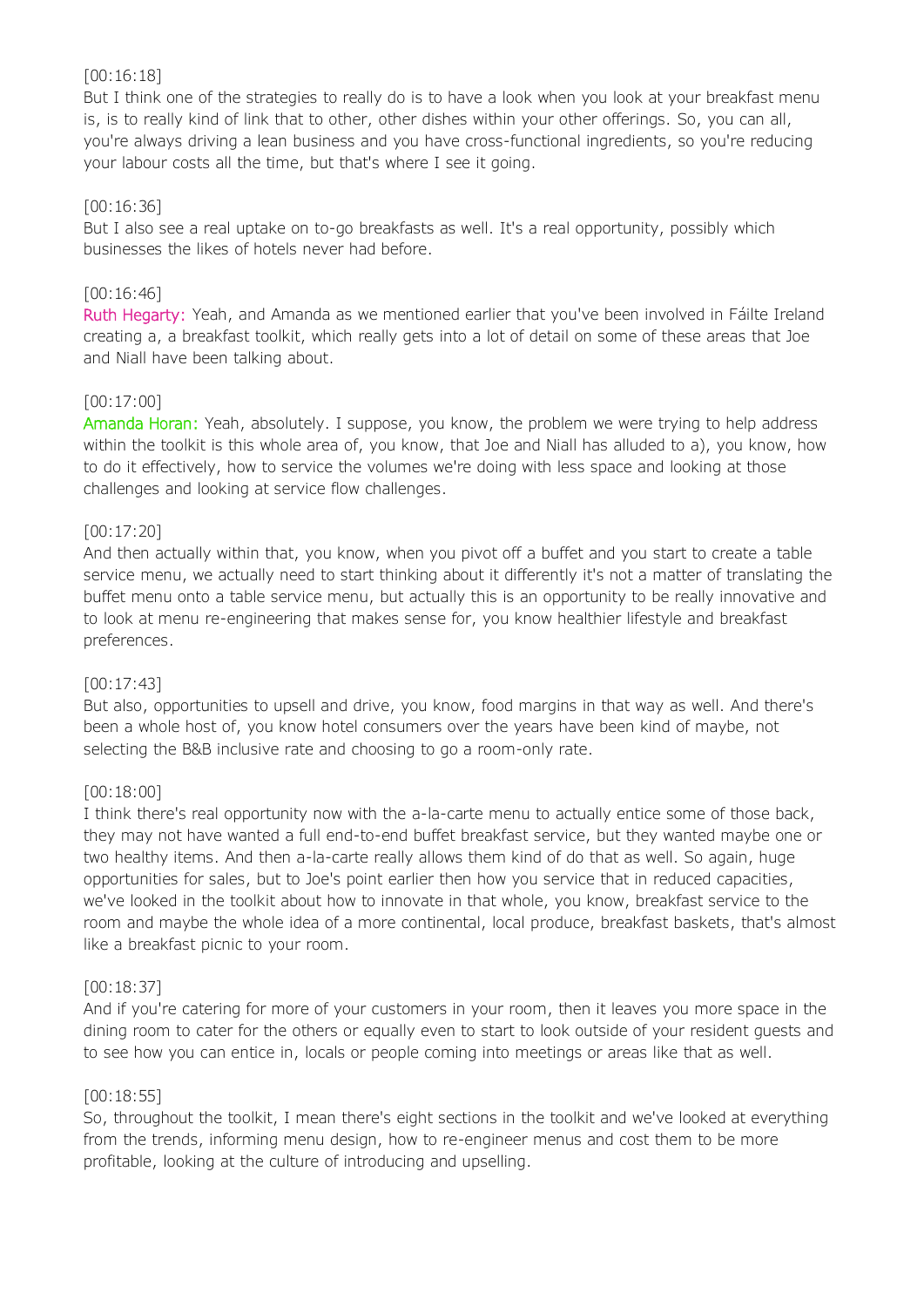## [00:19:10]

And training in upselling to teams within, within businesses and how to re-imagine room service breakfast, as well as looking at opportunities for the, you know, food to go. So those corporate guests even when the domestic markets when they start to return, how do you better service them so they don't just take a room only, but you give them a very handy, breakfast to-go bag as they walk out the door and it saves some driving, you know, down the road and into a corner shop or a, or, or a food court to pick up the breakfast, which actually you can easily serve them as they go.

## [00:19:43]

So, they're all areas that we've covered in the toolkit loads of tools in there - templates, calculators for labour costing and food costing as well as how to build SOPs and some inspiration as well, for new food menus.

## [00:19:58]

Ruth Hegarty: Okay, we'll be right back after a quick break to hear about some Fáilte Ireland supports.

## [00:20:04]

Voiceover: Fáilte Ireland's new breakfast toolkit contains expert advice and practical tools that are applicable to all areas of food and service. You can find the breakfast toolkit and more helpful supports and guidance on the operational performance section under Strategic F&B operations on our COVID-19 Business Support Hub at FáilteIreland.ie

## [00:20:24]

Ruth Hegarty: So, moving on I might stick with you Amanda, Joe spoke earlier about the need to really use all the spaces available to you, you know, when your hotel is at full capacity or you're really trying to maximise business during the busy summer months. One of the areas that everyone will be looking to, if they have it available is, is outdoor dining.

## [00:20:45]

I know this has come through strongly in the consumer insights research that Fáilte Ireland had done that people really are willing and want to dine outside.

#### [00:20:56]

Amanda Horan: Absolutely Ruth, I suppose what really maybe surprised some people within the research, and as I said, it's fully available on the Fáilte Ireland hub and on the Fáilte Ireland website to download and study at your leisure.

#### [00:21:09]

But you know, 55% of consumers have eaten outdoors now since last March. And a lot of that is driven by the need to feel safer, the desire for fresh air and ventilation probably, you know, influenced a little bit by COVID concerns and equally the desire to use outside because there's a feeling that there's better social distancing available, but it doesn't come without the caveat of the fact that they do want to feel warm and dry.

#### [00:21:34]

So, weatherproofing will be important, but I think, you know the question was really was this a fad or a short-term trend influenced by COVID, but actually fact what when we dug into the research, there's actually a willingness and an appetite to eat outside year-round. So, 91%, you know saying they would eat out in spring 97% in summer 87% in autumn, but a staggering 55% still looking to do that throughout the winter provided we have the appropriate and cover and support from the wind and the rain.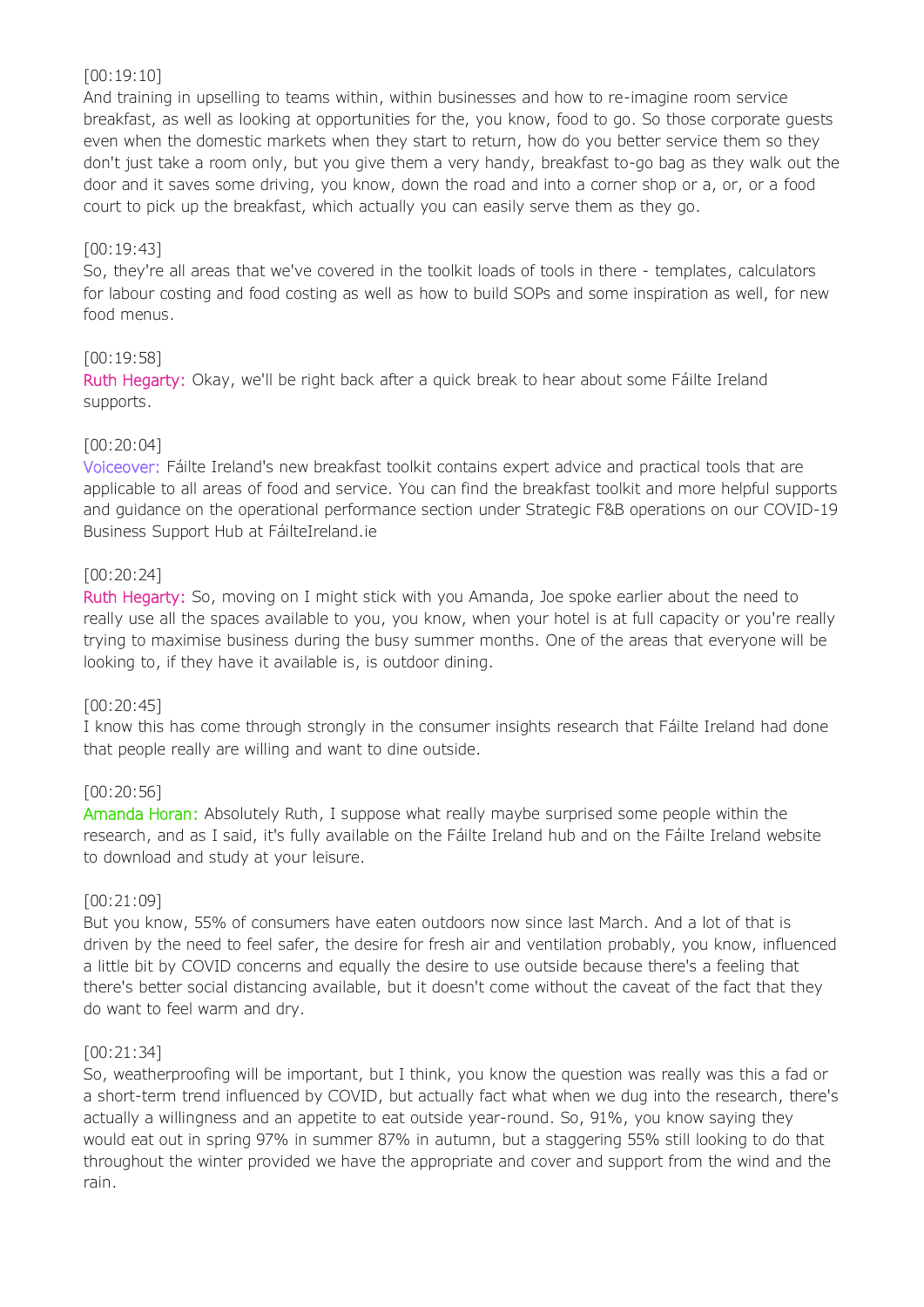## [00:22:10]

And I think that what's interesting about that is, you know, Ireland probably has been slow, in regard to this, as opposed to other European markets and we tend to think of, you know, the likes of the warmer Mediterranean climates that are really good at outdoor dining, but I think we need to start to think like Scandinavia. Scandinavia have been doing this for years and I know when I visited, I was fascinated to find I could have a very comfortable meal in the middle of winter with very minus degree temperatures and snow on the ground up there.

## [00:22:38]

But actually, I was sitting on a chair that was warm because it was properly lined. I had heaters above my head. I had wind protection and it was a really refreshing and comfortable experience. So much fun. I'd say actually, you know, I think I found my taste buds were more you know, accelerated by the fact that I was consuming it with fresh air, you know, in, in my lungs as well.

## [00:22:59]

So, I think these are all important insights Ruth and really point to the fact that, you know for businesses now that are thinking about how do they optimise those outdoor spaces for 2021 and beyond this may be an area that's a longer-term investment then than you may have thought last year.

## [00:23:15]

I think it's really important that those menus are thought through to work for outdoor dining spaces. So outdoor dining, that's going to make sense in terms of how is my food going to be kept warm. So, the vessels I'm using is really important, but equally as well, what's the distance between my outdoor spaces and the kitchen.

## [00:23:32]

And how does that reflect itself in, in the way that the menu is offered? And the other thing coming through from our research is that the preferences is for cross season dining outdoors, which is more casual and light bites and snacks. And so, things like, you know, the idea maybe of an experience that is maybe a dessert in a cocktail, or it is, you know, a casual light bite and a glass of nice, nice wine with a friend.

#### [00:23:59]

So, these are all things to consider. When we start to look at outdoor dining.

## [00:24:03]

Ruth Hegarty: Absolutely and I think you're right Amanda I mean, I think we all know from barbecues and picnics and everything, sometimes food just tastes better when you're outdoors and you have, that lovely atmosphere.

#### [00:24:13]

And as you say you know, I remember being in Copenhagen in the, in the springtime and it was still very cold in fact there was a bit of snow around, I mean, nearly every restaurant or cafe had some tables outside and whether it was hot water bottles, blankets, heaters and of course people were also dressed to be outdoors and they had their big warm coats on and they're more than happy to stay outside. So, I suppose it's creating that culture.

#### [00:24:35]

Joe Quinn: Yeah, and as I say Ruth you know there's no such thing as poor weather, but there is such a thing as poor clothing. So, it's how you dress.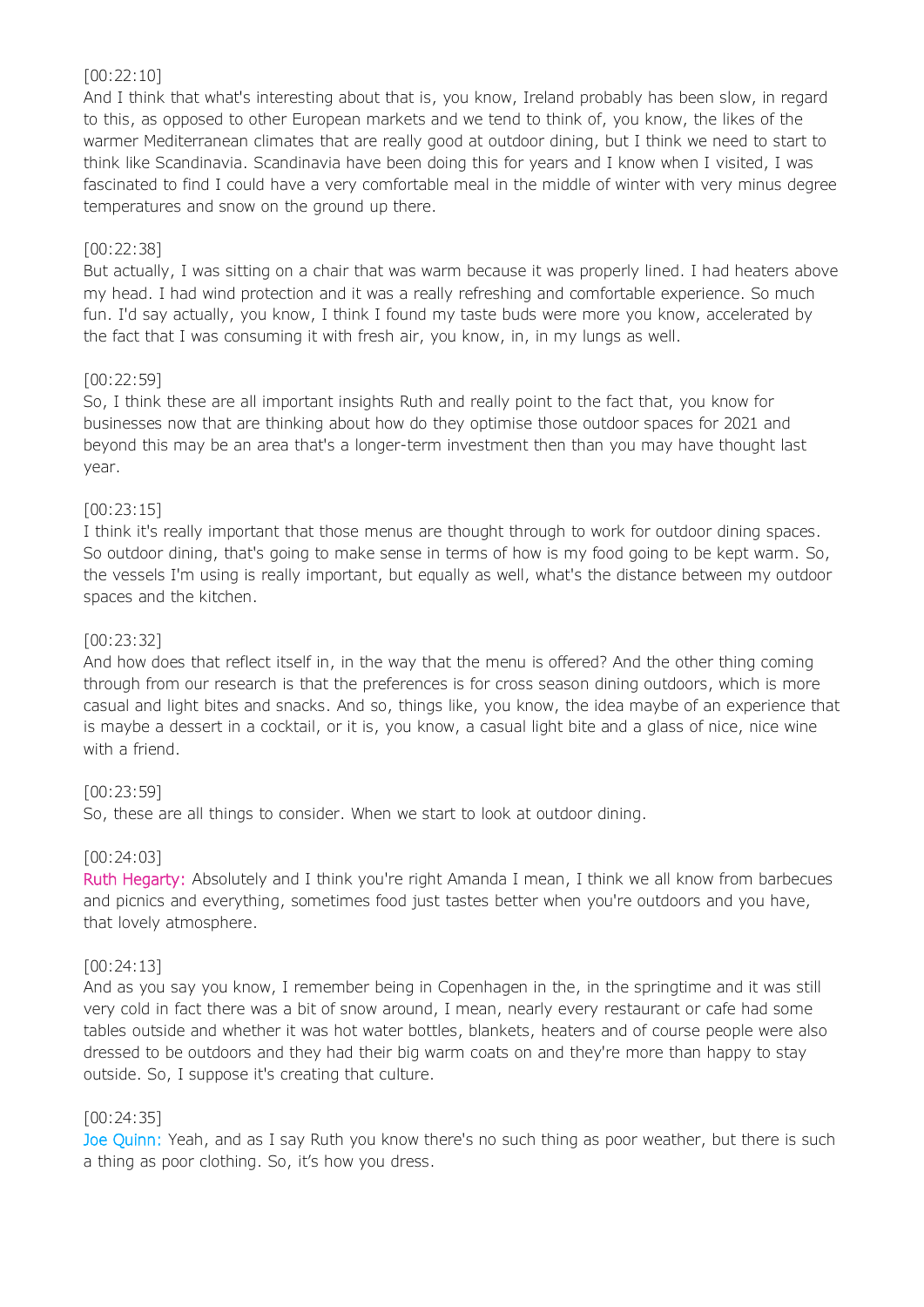#### [00:24:41]

Ruth Hegarty: Exactly Joe, when I suppose in terms of preparing for outdoor dining and the, and the setup what, what do you, what should places be considering now and thinking about in advance of the re-opening?

#### [00:24:52]

Joe Quinn: Yeah, a huge opportunity, you know, if you think about it, you know, when the smoking ban was first introduced to this country, we were one of the first, we were very innovative and there are many fine examples around the country, how well these spaces were developed. And I think similarly spaces for outdoor dining can be developed very well.

#### [00:25:13]

You know, you've got to take into consideration where the, where the kitchen is. But I think Niall you know, we were talking about this earlier and, you know, to have an outdoor barbecue and to tailor your menu that, you know, you're not, you're not transporting food great distances that and I think people are fully accepting of that, but it's all, it's all about clever design.

#### [00:25:32]

Well laid out spaces well lit, well heated, heated lamps and, you know, well sheltered for breezes and that, and I think we'll see a huge upsurge in that. So, it's just taking a little bit of level two thinking I call it so that you can really plan properly but it's beginning to happen already as Amanda and Niall earlier alluded to so great opportunity. Yeah.

#### [00:25:55]

Ruth Hegarty: And Niall I mean if people have the outdoor space available, you know it seems obvious that they should use us, but I mean it needs to be they need to be able to do that in a way that is efficient and viable and profitable and that they can serve us properly and deliver quality. So, what should people be considering around their setup and the kind of food that they might serve outdoors?

#### [00:26:17]

Niall Hill: First of all Ruth I mean I love outdoor dining. I just think it's wonderful to eat out. But my first advice would be to really keep the concept simple, we're looking at you know what food works outside? So, as you alluded to like barbecues work really well, food truck like building a pizza oven, like, I mean the heat from a pizza oven alone would just, just create that sense of warmth.

#### [00:26:35]

But like, you know, you don't even have to do pizzas in the oven. It could be, it could be roasting chicken. You can be doing anything you want, but my advice would be to really kind of keep it simple, and I think outdoor dining in particular, it won't can't really be structured as a starter main course and dessert is going to be a one dish. So, my advice would be to keep that concept simple work on the quality of what you're doing and do it really well.

#### [00:27:00]

Ruth Hegarty: Great and I know we'll talk a little bit more about that in the next episode, when we're focusing in, on menu engineering. But Niall stay, staying with you, something that we mentioned earlier is the trend around all-day dining, and I suppose the different dining opportunities throughout the day and maybe change in patterns as to when people want to, to eat now. And I mean, that's something that has emerged over recent years, it's been around for a while, but how, how was COVID likely to, to influence that and what do businesses need to be thinking about it?

#### [00:27:27]

Niall Hill: Yeah, we'll definitely see all-day dining menus evolving this year. I think they're going to get better. You know, they're not going to be an afterthought. You have a look at work schedules at the moment they're changing all the time, and as a result of the traditional lunch break between 1pm and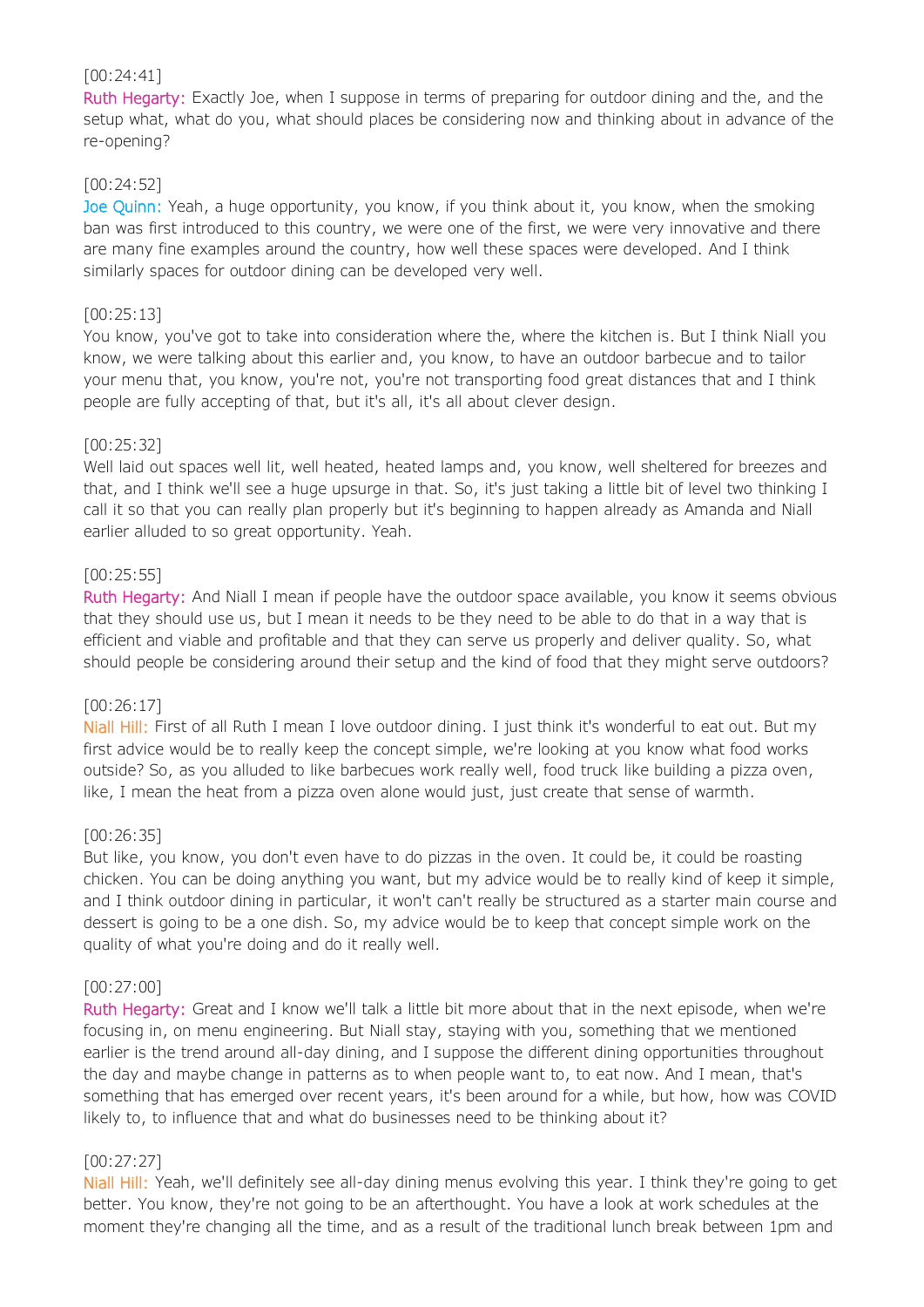2pm was pretty much gone and an all-day dining option is a great viable option for customers on different schedules.

## [00:27:46]

So, you kind of have to nearly kind of bring your almost breakfast and lunch and dinner into your allday dining and kind of cater for that because you don't know whether somebody wants, you know, a breakfast at, you know 12 o'clock because of their schedules. However, you know, for this to work in the kitchen needs to really simplify this and needs to bring in ingredients and dishes that are crossfunctional.

## [00:28:07]

They're also kind of tying with your dinner takeaway and delivery menus because these are other areas that businesses are looking at now. So, they're looking at, you know, that takeaway option that click and collect and they're also looking at the delivery as well. So, you need to be smart, you need to also continue to drive efficiency so that it's not overloaded on the kitchen.

## [00:28:26]

But it's also worth noting that the dietary trend of intermittent fasting, which, which traditionally skips breakfast definitely falls into this category, and it's a really good opportunity for businesses to tap into it.

## [00:28:38]

Ruth Hegarty: Okay Niall as you mentioned, there of course food to go. That's been a huge area of development over, over the past year, and think probably a huge learning curve for the restaurant sector and hotels, and really everyone who has tried to pivot and offer whether it's takeaway or home meal kits or grab and go offerings. There's really been a lot of innovation in this area.

#### [00:29:06]

I mean in your view is a short-term fad that is likely to disappear as soon as we go back to, you know, in house dining or is it something that's set to continue? And what, what do businesses who were engaging in, in takeaway and these other models need to be thinking about?

#### [00:29:23]

Niall Hill: Ruth it will probably see a slight drop off when restaurants re-open, but I believe that it's definitely here to stay. Restaurants and in particular high-end ones who traditionally have never done take away or provide a delivery service are now looking at what worked during lockdowns and bolting this resort of revenue onto the future business model.

#### [00:29:41]

So, it's all about securing their future of business and to be more resilient. Customers, I think are also loving the fact that they can have such incredible food in the comfort of their own home. Like you take in Alinea in Chicago, it's one of the best restaurants in the world, you know, and they're doing comfort foods, which is a coq-au-vin and takeaway.

#### [00:29:59]

So, they've really kind of had a look at, you know, in times of uncertainty they've looked at comfort food as an emotional way of tapping into their customers. And if you think, you know, you're getting a coq-au-vin, which is beautiful dish. It's probably a fraction the price of what you would probably spend in Alinea on a normal dining night.

#### [00:30:19]

I think the key here is designing food to go with that is again, it's cross-functional with your other menu. So, it's also about driving those efficiencies and also having a look at recipes that are scalable, because what you don't want to do is. It to be too finicky, but you also want it to be deliverable.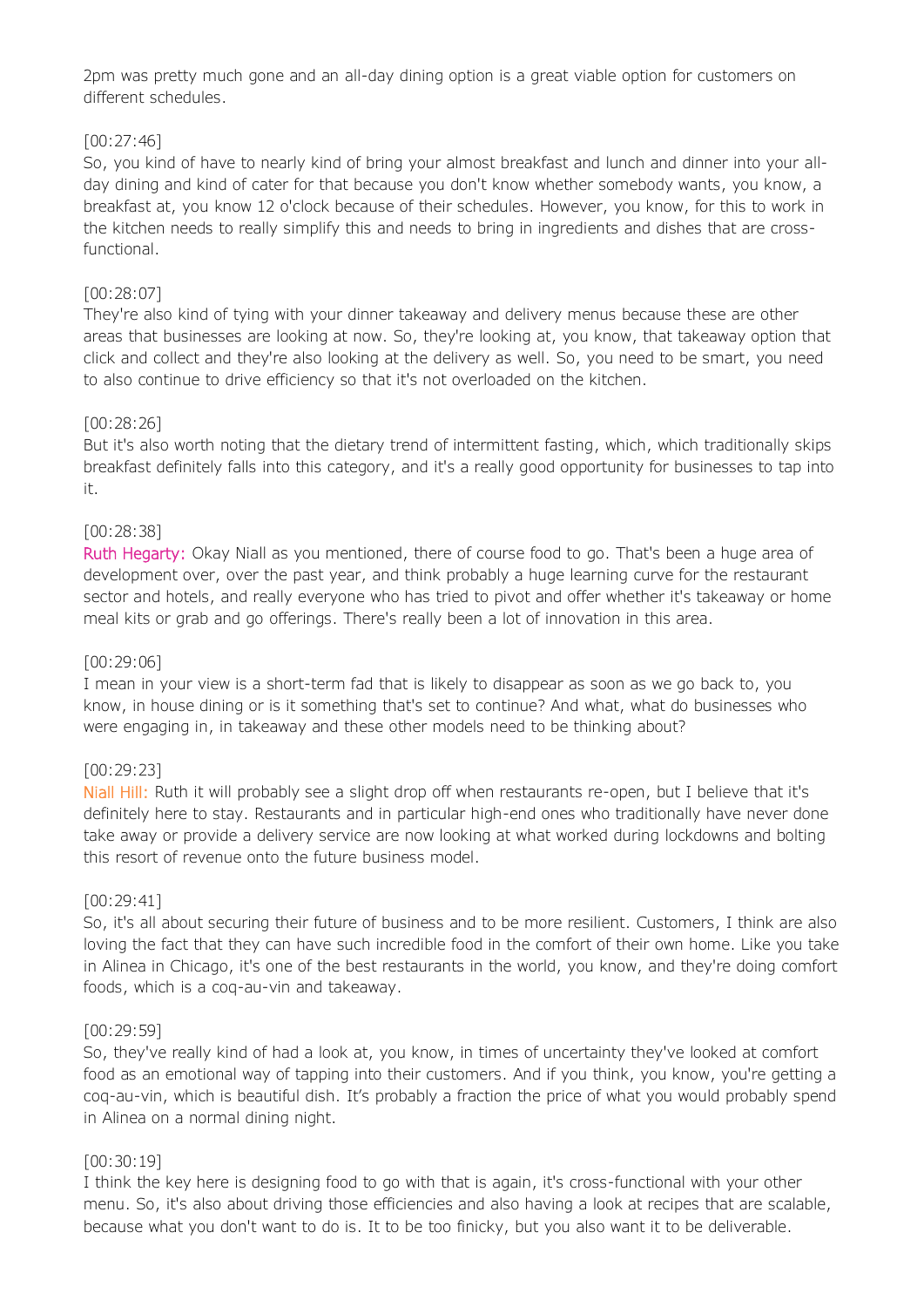## [00:30:36]

So, when you're meeting that customer demand, it's that the customers are getting the same experience at home as they are in the restaurant under certain dishes that lend itself to that however, but I still feel that restaurants, because our commercial kitchens need to really test these dishes in a domestic setting to ensure that their customers get the best results in either reheating or part cooking.

## [00:30:58]

And you see all these different meal kits, you see if from a meal that you reheat or a meal that you, you have part to play in cooking and, that's also an attraction and you can see at the very kind of low end that people just want the five-day meal plan to customers who want a full, a Michelin-star dining experience in their own home.

## [00:31:17]

And I think that's something that can't be ignored. So, I definitely would say that it, it's, it's, it's here to stay and I think restaurants would be just a little bit smarter about their menu design based on that.

## [00:31:29]

Ruth Hegarty: Great and okay so we've, we're coming to the end of our first episode of Inside Food, and I suppose just to, to, to wrap up, I'd like to ask each of you very briefly. If you've got one practical tip that you would give to businesses as to what they should be doing now to be in the best shape for, for re-opening, we'll start with you Niall.

## [00:31:47]

Niall Hill: My first tip would be to re-engineer your current menus in line with current demand and current trends while driving efficiencies by most importantly, get your costings right.

[00:31:57] Ruth Hegarty: Great, Joe?

#### [00:31:59]

Joe Quinn: I would say, get your breakfast right, you know, we're, we're a people business and people will buy from you and direct proportion to how much they like you, and they would like you in indirect proportion to how you make them feel, so if you make them feel safe and you make them feel that they're having a great breakfast experience then you know they will return again and again and again, and it's all about just getting a working group together, getting your objectives in writing, getting your performance, measurements and targets.

#### [00:32:28]

And measure your success against it and incentivise your teams and you know; we mentioned the breakfast toolkit earlier on. There's an awful lot of good advice there. So that's what I would say is because it's the biggest challenge I think Irish hotels face is to get breakfast right every time.

[00:32:43] Ruth Hegarty: And Amanda.

#### [00:32:46]

Amanda Horan: Well, I suppose it's really to just reinforce what Joe and Niall have said, you know Fáilte Ireland are really here to help and we have some great free tools on the website, we have raised accessible free training right now. So, contact your industry body, you know to access some of the Fáilte Ireland training or if you're already in contact with your local Fáilte Ireland representative reach out.